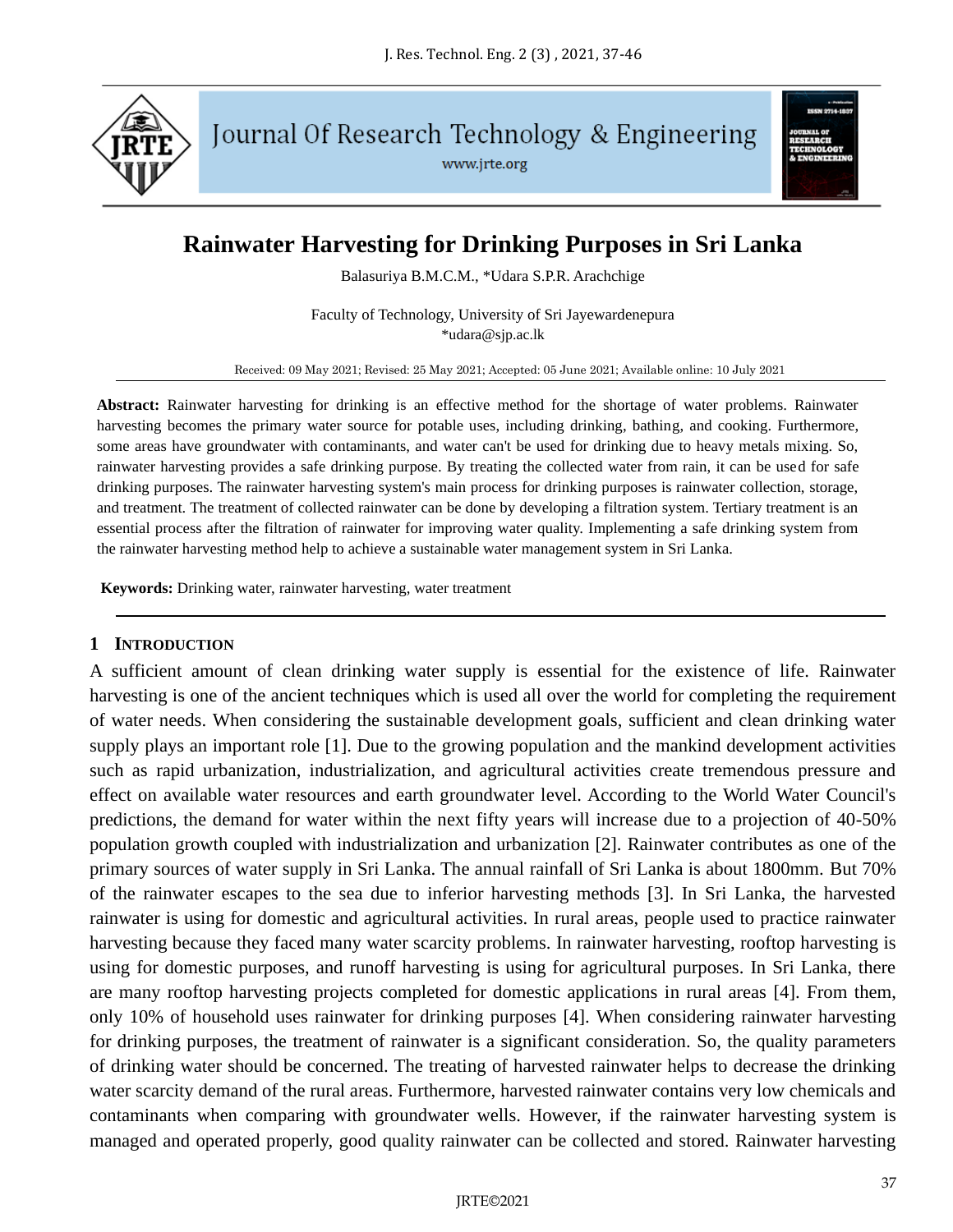systems are more attractive because of their low cost, simple design and construction technology, independence from a central system, and accessibility and ease of maintenance at home. However, people still prefer known groundwater to unknown rainwater for drinking and cooking. Therefore, people are reluctant to drinking rainwater collected from the roof is thought to be due to a negative impression of water quality [5].

### **1.1. Rainfall Distribution**

Based on the annual rainfall pattern and seasonal variations, there are two major climate regions in Sri Lanka: the dry zone and Wet Zone. There are four main climate seasons in Sri Lanka. They are two monsoon periods and two inter-monsoon periods. The country's central part belongs to the wet zone, and the highest amount of rainfall occurs on that part. There are two major rainfall periods: Northeast monsoon and Southwest monsoon, which bring rain from the two respective directions [6].

Sri Lanka is located at the southern tip of the Indian sub-continent, which extends from 5°55' to 9°51′N and from 79°42′ to 81°53′E. Sri Lanka is a tropical country, which the air temperature varies only slightly during the year, except in the mountains. Therefore, the main climatic variations relate to rainfall patterns due to the Indian Ocean (IO) monsoon, which results in a systematic migration of intense rainfall across the region during a year [7]. It varies from less than 1000 mm on the southeast coast to over 4500 mm on the highlands' western slopes [8].

The main two seasonal variations in rainfall are the Southwest Monsoon (March to August, the 'Yala') agricultural season and the Northeast Monsoon (September to February, the 'Maha') agricultural season. The inter-monsoon seasons are influenced by tropical cyclones, depressions, and thunderstorms associated with migration of the inter-tropical convergence zone [9]. When analyzing the country's rainfall pattern, El Niño Southern Oscillation (ENSO) extremes such as El Niño and La Niña events on the seasonal rainfall for four climatic seasons in Sri Lanka. They are examined using monthly rainfall data from 90 rainfall stations for the period from 1950-2011. The El Niño and La Niña events are categorized according to the Ocean Nino Index (ONI) provided by NOAA Climate Prediction Center. El Niño and La Niña events are separately considered for the four seasons, such as North-East monsoon (NEM), First Inter monsoon (FIM), Southwest Monsoon (SWM), and Second Inter monsoon (SIM) [10].

### **1.2. Rainwater Harvesting**

Today, water security is considered one of the most critical issues in the world. It happened due to the rapid change in socio-economic conditions, population growth, climate change, and urbanization. So, they have increased stress on water because all new developments increase both potable and non-potable water demand [11]. When considering the present consumption patterns, two out of every three persons would live in water-stressed conditions by 2025 [12]. Due to global warming and climate changes, the seasonal dry season occurs without rain worldwide in 71% of irrigated areas and 47% of large cities [13].

The increase in the world's population has a direct influence on the water supply-demand. According to the analysis, worldwide water demand has increased six folds between 1990 and 1995. The population was only doubled, and the agricultural sector's demand is almost 70% of the total demand [14]. In the old-time, the method of harvesting rainwater at that time was simple and primary. In that time, the collected water volume from rainwater harvesting was direct and without any treatment. Mostly the rainwater was collected from roofs, and some were collected directly, and based on the size of the catchment area, they can be small or medium. The roof of houses is in small size collection systems. In the open areas, water can be collected and stored in a depression of land or basins. It is more suitable to develop rainwater harvesting systems with the existing conventional water supply systems. Furthermore, it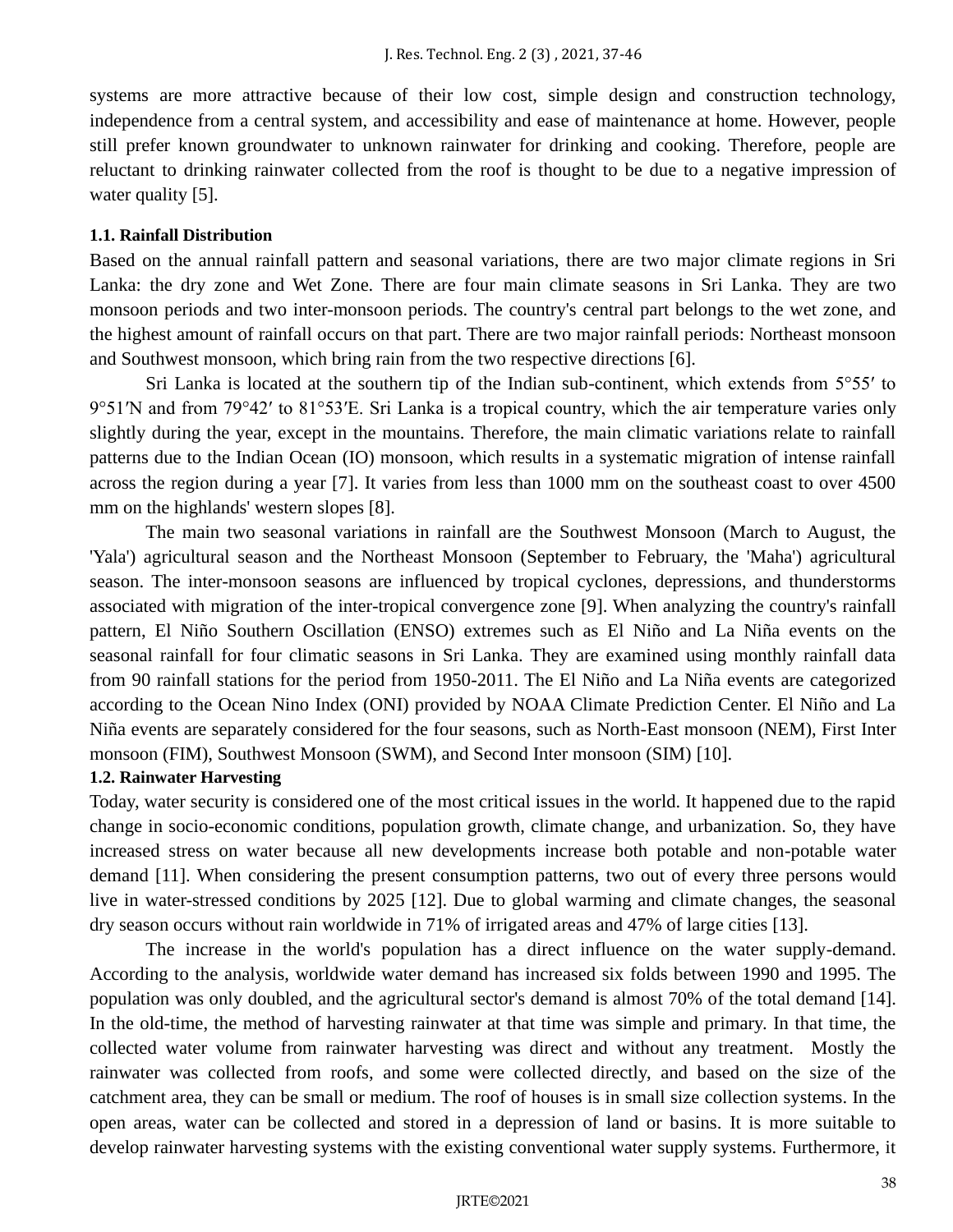contributes to the sustainability of the water supply [15].

The volume collected from the rainwater harvesting system varies from place to place and depends on weather conditions. When considering the main advantages of rainwater harvesting systems are pollution reduction, conserving water resources and the environment, controlling flooding, and reducing the impact of weather change [16]. The domestic rainwater harvesting system can be homemade. It can use cheap material that can be used for the construction of containers and tanks.

Furthermore, it has low maintenance costs as well as low operating cost [17]. The collected rainwater can be used for portable and non-portable domestic activities. When considering the portable activities are such as drinking, bathing, and cooking, and dishwasher. For these activities, rainwater must be treated to remove the contaminants. The non-potable uses include flushing toilets, watering the garden and washing floor, and treatment of rainwater is not required for this purpose [18].

### **1.3. Potential Uses of Rainwater in Sri Lankan Context**

The rainwater harvesting system's primary function is to meet water security at the household level by providing clean water. So, it was expected to use the harvested rainwater for drinking purposes with or without treatment. However, Sri Lankan people use rainwater for various purposes, including drinking and sanitation, cooking, washing clothes, bathing, gardening, and other household needs. In Sri Lanka, over 70% of rainwater consumed for the irrigation purposes which is accountable for more than 4-6 months a year, both in wet and dry zones. Therefore, this proves that the RWH system to provide water security is good for the basic needs, at least during dry seasons [19]. Table 1 represent the usage of rainwater in Sri Lanka [20].

| Zone        | <b>District</b> | <b>Drinking</b>  |                  | Cooking        |     | <b>Washing clothes Bathing</b> |     |                          |                | <b>Toilet use</b> |     | Home<br>gardening        |                                                                                            |  |
|-------------|-----------------|------------------|------------------|----------------|-----|--------------------------------|-----|--------------------------|----------------|-------------------|-----|--------------------------|--------------------------------------------------------------------------------------------|--|
|             |                 | Dry              | Wet              | Dry            | Wet | Dry                            | Wet | Dry                      | Wet            | Dry               | Wet | Dry                      | Wet<br>Season Season Season Season Season Season Season Season Season Season Season Season |  |
| Dry<br>zone | Anuradhapura    | 61               | 63               | 65             | 71  | 29                             | 35  | 13                       | 18             | 22                | 25  | 8                        | 8                                                                                          |  |
|             | Ampara          | 51               | 65               | 53             | 71  | 18                             | 100 | 6                        | 71             | 18                | 76  | 12                       | 29                                                                                         |  |
|             | Batticoloa      | 50               | 100              | 50             | 100 | $\Box$                         | 100 | 50                       | 50             | 50                | 100 | 50                       | 50                                                                                         |  |
|             | Hambantota      | 10               | 48               | 16             | 97  | 10                             | 93  | 6                        | 87             | 13                | 100 | 6                        | 93                                                                                         |  |
|             | Kurunegala      | 100              | 100              | 50             | 60  |                                |     |                          |                |                   |     |                          |                                                                                            |  |
|             | Mannar          | $\mathbf{0}$     | $\boldsymbol{0}$ | $\overline{a}$ | 33  | $\overline{\phantom{a}}$       | 67  | $\overline{\phantom{a}}$ | 50             |                   | 67  |                          | 33                                                                                         |  |
|             | Monaragala      | 3                | 29               | 26             | 85  | 23                             | 91  | 15                       | 85             | 29                | 94  | 23                       | 82                                                                                         |  |
|             | Polonnaruwa     | 40               | 47               | 47             | 53  | 47                             | 53  | 27                       | 40             | 60                | 69  | 47                       | 47                                                                                         |  |
|             | Puttalam        | 77               | 86               | 86             | 95  | 18                             | 14  | 4                        | $\blacksquare$ | 18                | 9   | 18                       | 9                                                                                          |  |
|             | Vavuniya        | $\boldsymbol{0}$ | 33               | $\overline{a}$ | 33  |                                | 67  | $\overline{\phantom{0}}$ | 66             | L,                | 67  | $\overline{a}$           | 33                                                                                         |  |
|             | Sub total       | 41               | 56               | 46             | 77  | 21                             | 60  | 11                       | 47             | $22\,$            | 57  | 15                       | 41                                                                                         |  |
|             | Wet Kalutara    | $\mathbf{0}$     | $\mathbf{0}$     | 12             | 12  | 94                             | 94  | 69                       | 69             | 100               | 100 | 81                       | 75                                                                                         |  |
|             | Zone Kandy      | 44               | 48               | 41             | 48  | 41                             | 67  | 11                       | 41             | 37                | 74  | $\overline{\phantom{a}}$ | 18                                                                                         |  |
|             | Kegalle         | 21               | 21               | 36             | 36  | 64                             | 64  | 50                       | 50             | 64                | 71  | 29                       | 21                                                                                         |  |
|             | Matale          | 20               | 20               | $\overline{a}$ | 20  | 80                             | 100 | $\overline{\phantom{a}}$ | 40             | 80                | 100 | 40                       | 20                                                                                         |  |
|             | Matara          | 27               | 27               | 55             | 55  | 45                             | 100 | ÷                        | 64             | 54                | 100 | 36                       | 82                                                                                         |  |
|             | Rathnapura      | $\mathbf{0}$     | 0                | 12             | 25  | 75                             | 87  | 75                       | 75             | 87                | 100 | 75                       | 87                                                                                         |  |
|             | Sub total       | 23               | 25               | 31             | 36  | 62                             | 80  | 33                       | 54             | 64                | 80  | 36                       | 46                                                                                         |  |
|             | Total           | 36               | 47               | 41             | 65  | 33                             | 60  | 18                       | 49             | 35                | 66  | 21                       | 43                                                                                         |  |

Table 1. Different Usages of Rainwater [20]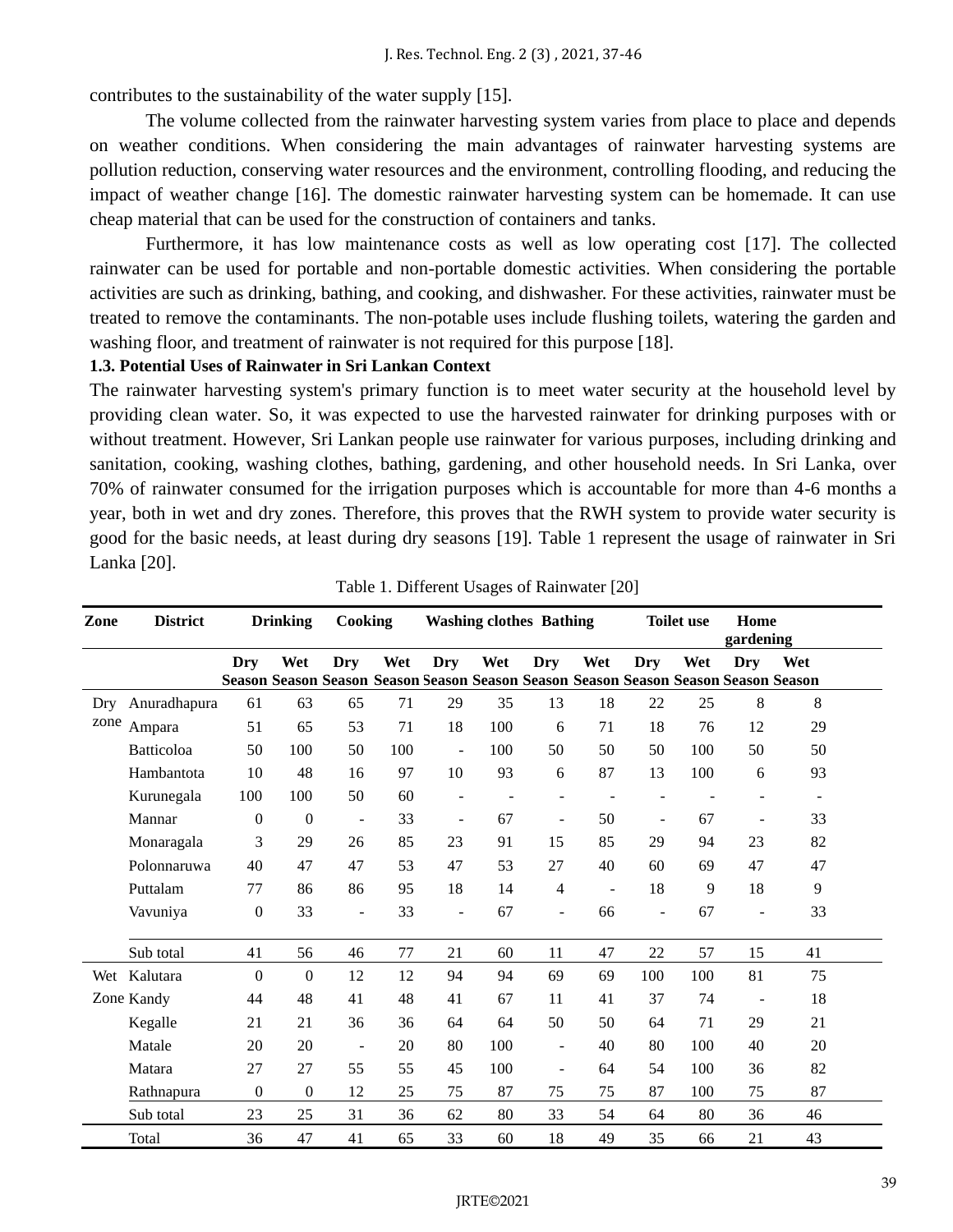When considering the rainwater users, about 70% of the beneficiaries have been using rainwater for drinking with pretreatment. Boiling and filtering are the primary treatment methods adopted by them, which is presented in Fig. 1 [20].



Fig. 11. Method of Treatment Adopted by Rainwater Users Prior to Drinking [20]

### **1.4. Rainwater Quality Analysis**

The quality of harvested rainwater mainly affects three reasons. They are wet depositions (the deposition of atmospheric pollutants by the rainfall), dry deposition & organic matter (the wash-off of contaminants deposited on the surface of the catchment [21]. When considering the rainwater quality analysis, precipitation is the primary process by which trace gases and aerosols are scavenged from the atmosphere in temperate climates. In the cloud and below cloud scavenging processes, Atmospheric aerosol particles and gases play a significant role in rainwater chemistry. Therefore, some chemical species are typically found in rainwater, such as ammonium, potassium, hydrogen, calcium, sodium, magnesium, sulfate, chloride, nitrate, carbonate, and bicarbonate ions [22]. When considering these chemicals, hydrogen ion concentration (or pH) is significant for acid rain assessment [22]. In the state of neutral, precipitation would have a pH of 7. However, pure water in the atmosphere equilibrium with the global atmospheric  $CO<sub>2</sub>$  yields the natural acidity to the rainwater with pH 5.6. This pH value of 5.6 has been taken as the demarcation line for acidic precipitation. There is some absence of standard essential components, such as  $CaCO<sub>3</sub>$ , NH<sub>3</sub> and rainwater pH would be expected to be about five due to natural Sulphur compounds [23].

When considering the general cleaning of rainwater, it is not subjected to any treatment. Rain can wash bacteria, molds, algae, protozoa, and other contaminants into a cistern or storage tank when it comes into contact with a roof or collection surface. Sometimes harvested rainwater samples may have shown detectable levels of these contaminants. There are some health concerns related to bacteria, such as salmonella, e-coli, and legionella. Physical contaminants, such as pesticides, lead, and arsenic, are the primary criteria for determining drinking water quality. Therefore, before usage inside the household (potable uses) such as drinking, cooking, and showering, then appropriate filtration and disinfection practices should be employed for the rainwater [24].

### **2 RAINWATER HARVESTING SYSTEMS**

The collection of runoffs from a structure or other impervious surfaces to be stored for later usage is the process of rainwater harvesting. In this method, the rainwater is falling raindrops on a surface and directed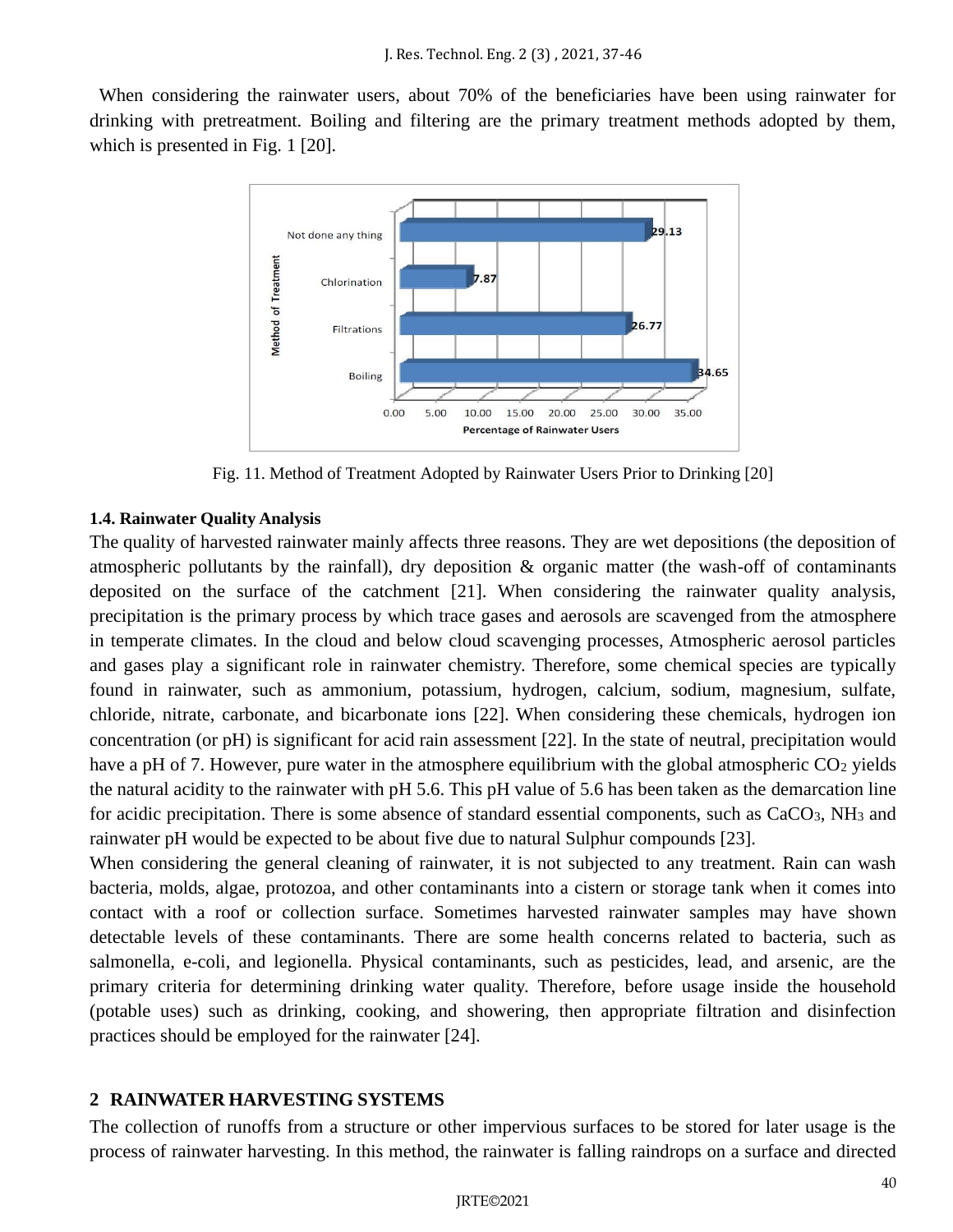by gutters to downspouts channels into a storage system. In Sri Lanka, there are four forms of rainwater harvesting practices are existing currently [3].

# 1. Traditional Rainwater Harvesting Method

This method is almost non-existent or rarely practised with another more conventional method: banana leaves, coconut leaves, and collect rainwater directly without any structures like catchment. This method is used to increase water availability at the household level [25].

2. Conventional Rainwater Harvesting Method

In Sri Lanka, most of the houses in rural areas are bi segmented one is the kitchen is the main living house. Therefore, the roofs of both segments taper towards one side. So, there is a forming a sufficiently large catchment area to harvest rainwater. In this roof, there will be an improved gutter made by the tin sheet between the edges, which will carry the harvested rainwater to an open tank strait below the gutter terminal. The size of the storage tanks will be varying from 300 to 1000 litres [26].

3. Informal Rainwater Harvesting Method

This method is the standard method applied in the rural areas of Sri Lanka. In this method, commonly 200-liter barrels use as storage methods, and the water collected from the harvesting will be used for immediate needs. Therefore, this method contributes to household water security during the rainy season [3].

4. Institutional Rainwater Harvesting Method

This rainwater harvesting practice started with the Community Water Supply and Sanitation Project (CWSSP) and supported by NGOs and Provincial authorities. This system uses two basic systems, each with 5m3 storage tanks. These rainwater harvesting methods were used to combine with other water resources and support improved household water security by providing a water reserve. So, this method is available in the rural areas of Sri Lanka [27].

## **3 RAINWATER HARVESTING TECHNIQUES**

Mainly there are two methods in rainwater harvesting techniques.

- 1. Runoff Harvesting
- 2. Roof Top Harvesting
- 1. Runoff Harvesting

Runoff harvesting captures the rainwater from the rainwater runoff catchment areas such as gardens, driveways, landscapes, open fields, parks, roads and pavements, and other open areas of the environment. This method is ideal for low rainfall areas, and this method is more suitable for agriculture. In urban areas, this method is used to save water and be directed to pits to recharge the groundwater.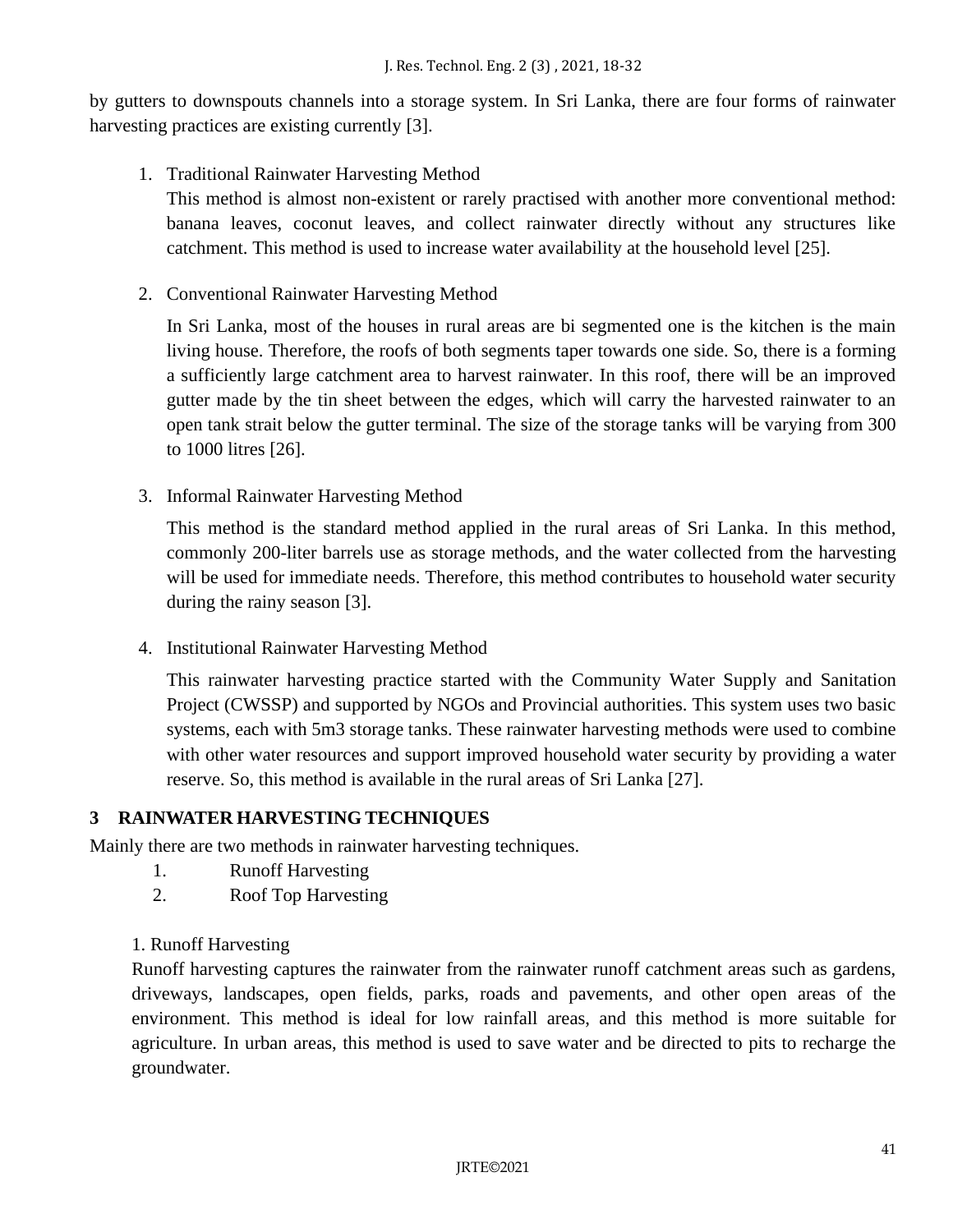# 2. Rooftop Harvesting

The Rooftop harvesting method applies in houses, schools, offices, flats, and factories will be the impervious catchment areas. This rainwater harvesting method focuses on water for domestic use. Therefore, the storage of water should be clean and good. To maintain quality and estimated quantity, this system needs to be adopting several components. The main features of the rooftop harvesting systems are the catchment area, delivery system, and storage. The catchment area is the surface upon which rainfalls. For this purpose, roofing materials and other water runoff surfaces have been used. In the case of drinking water, purpose water should be harvested from roofs. So, the roofs should not be thatched roofs, asphalt, and materials made by led to improve the quality of the harvested water. The delivery system function is the transport channels from the catchment to the storage. For this purpose, gutters, pipes are used to transport water to the storage system. The rainwater storage tank was designed to consider the roof size, rainfall data, number of people, and their daily requirements.

# **4 METHODOLOGY**

Development of Rainwater Harvesting System for Drinking Purposes is the main objective of this project. The main steps of the process are collection, storage and treatment, which is given in the Fig. 2.



Fig. 2. Process flow of this project design

According to the design, following Fig. 3 is the final process flow diagram of the designed model of the rainwater harvesting system, and the 2-D model is representing in Fig. 4 for drinking purposes.



Fig. 3. Process flow diagram of proposed design model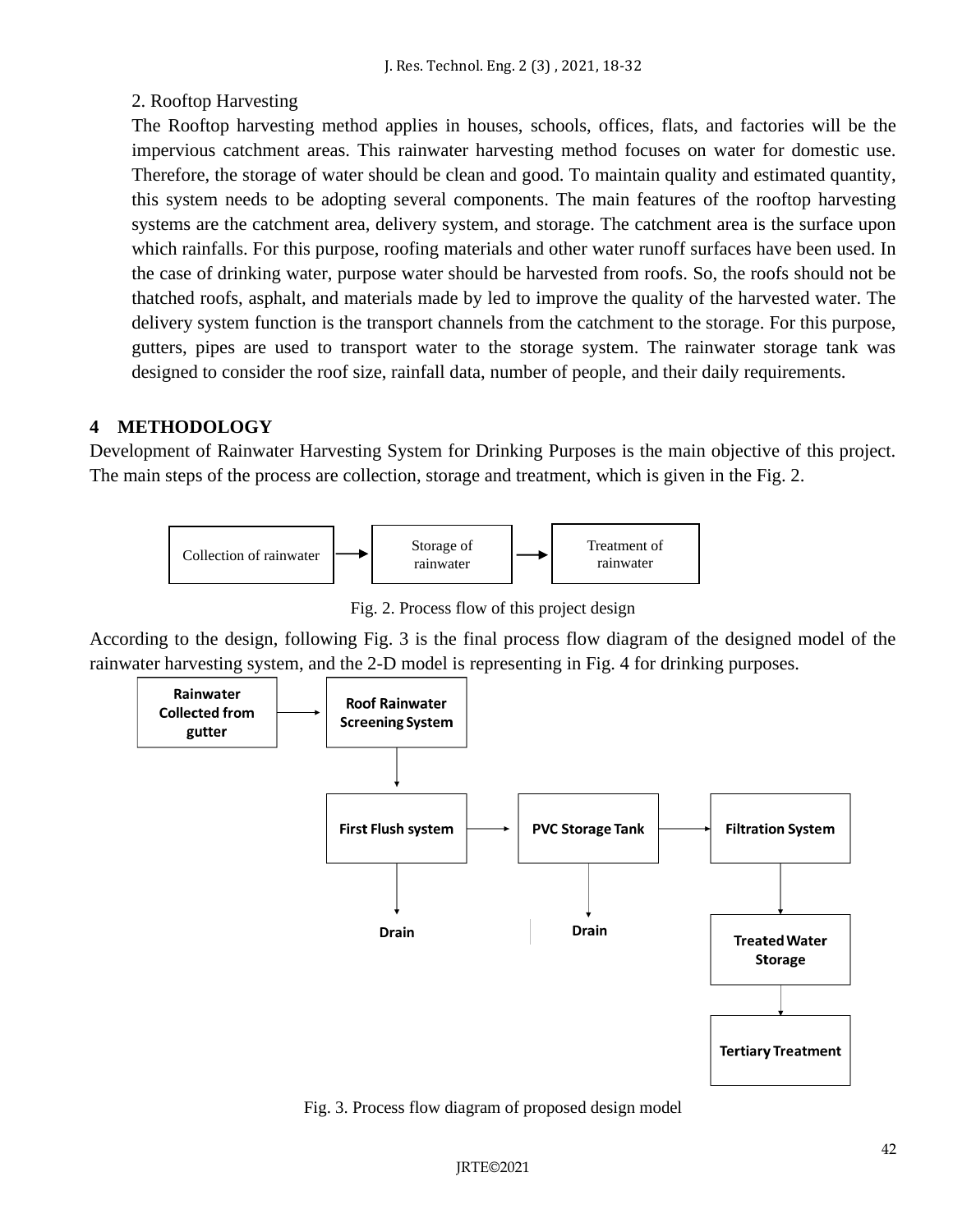

Fig. 4. Design Model of the RWS for Drinking Purposes

### **Collection of rainwater**

In the designing of the collection system Poly Vinyl Chlorine (PVC) items have been used. Removing dust, debris, and contaminants in the roof area without transferring them to the storage tank water screening system (Fig. 5) and first flush system (Fig. 6) has been added to design the RWS collection system.



Fig. 5. Screening Filtration system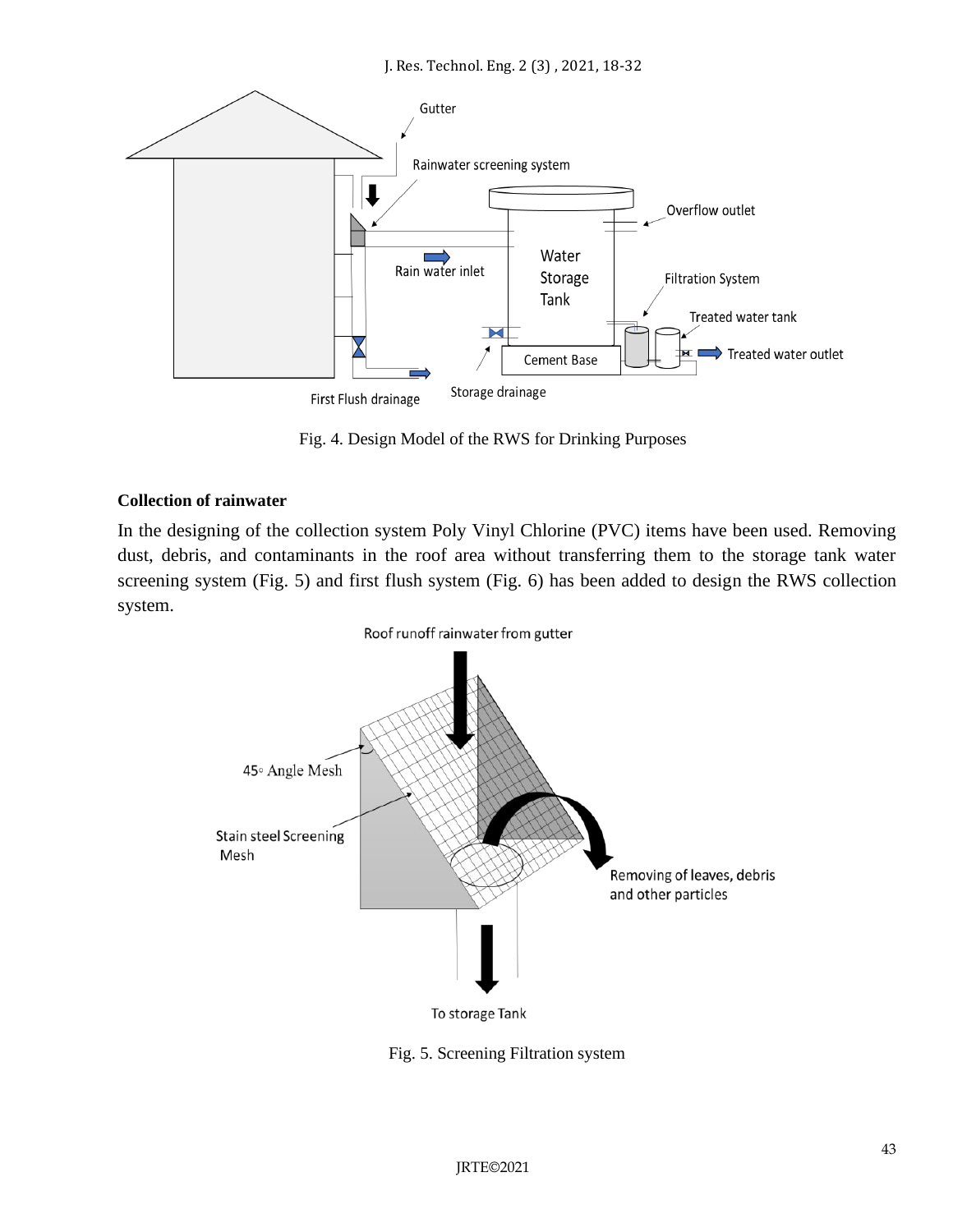

Fig. 6. Manual first flush system

### **Storage of rainwater**

In designing the rainwater storage tank, mainly monthly water demand, the location of later use, the monthly rainfall, and the size of the catchment area are considered. So those factors should be considered for the designing of the storage tank. The material of the storage tank affects the quality of the water. According to this design, a PVC tank is selected for the application (Fig. 7).



Fig. 7. Storage System of the RWS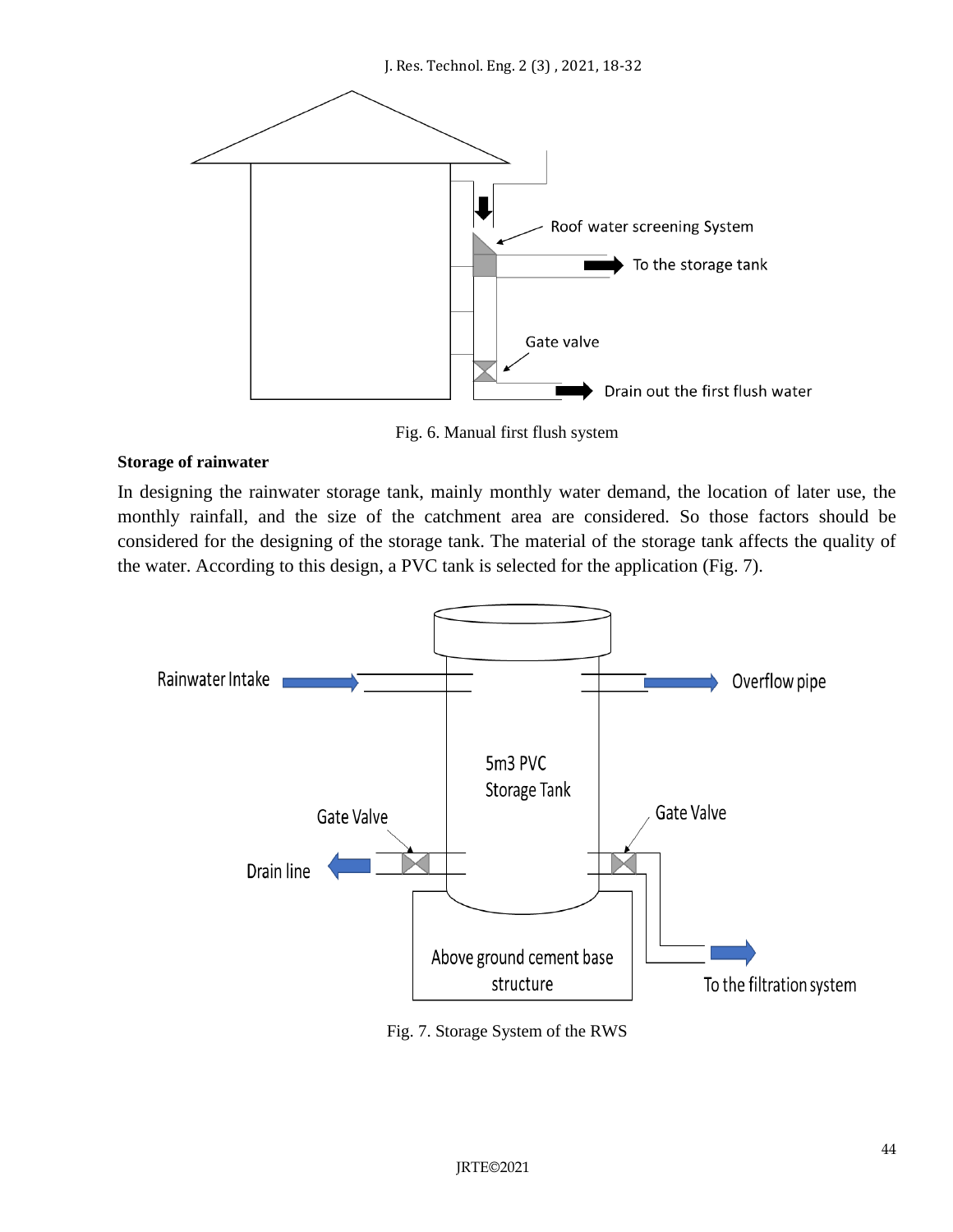### **Rainwater Filtration System**

Filter materials and medium is selected based on the water quality report. Therefore, sand, gravel and charcoal are chosen by analyzing the parameters of water for the filtration system. Following Fig. 8 shows the cross-sectional view of the filtration system.

Water inlet from storage tank



Fig. 8. Cross-sectional view of the filtration System

### **3 CONCLUSION**

Rainwater harvesting is an excellent sustainable practice to utilize rainwater efficiently. Therefore, it meets the portable and non-portable needs of the people. The above-designed development in rainwater harvesting helps to fulfil the people's drinking water requirement effectively. In Sri Lanka, the proposed design is an ideal solution for the areas suffering from drinking water scarcity problems. Furthermore, this method is suitable for the areas that were suffering from health issues related to groundwater. Therefore, the development and implementation of the process will meet the standard drinking water quality parameters and affect the country's sustainable development.

### **REFERENCES**

- [1] D.R. Tobergte, S. Curtis, Undp Support To the Implementation of Sustainable Development Goal 6. Journal of Chemical Information and Modeling, 53 (9), 1689–1699, 2013.
- [2] W.H. Mahmoud, N.A. Elagib, H. Gaese, J. Heinrich, Rainfall conditions and rainwater harvesting potential in the urban area of Khartoum. Resources, Conservation and Recycling, 91, 89-99, 2014.
- [3] S. Sayanthan, T. Mikunthan, M. Prabhaharan, Needs and Trends of Rain Water Harvesting in Sri Lanka. International Journal of Research Studies in Agricultural Sciences, *3*(12), 42–52, 2017.
- [4] T. Ariyananda, Comparative review of drinking water quality from different rainwater harvesting systems in Sri Lanka. *9th IRCSA Conf*, 1999.
- [5] T. Ariyananda, Quality of Collected Rainwater in Relation to Household Water Security. Domestic Roofwater Harvesting Workshop, April, 1–4, 2001.
- [6] U. Ratnayake, S. Herath, Changing rainfall and its impact on landslides in Sri Lanka. Journal of Mountain Science, 2, 218-224, 2005.
- [7] P.D. Clift, R.A. Plumb, The Asian monsoon: Causes, history and effects. In The Asian Monsoon: Causes, History and Effects, 18 (1), 124-124, 2008.